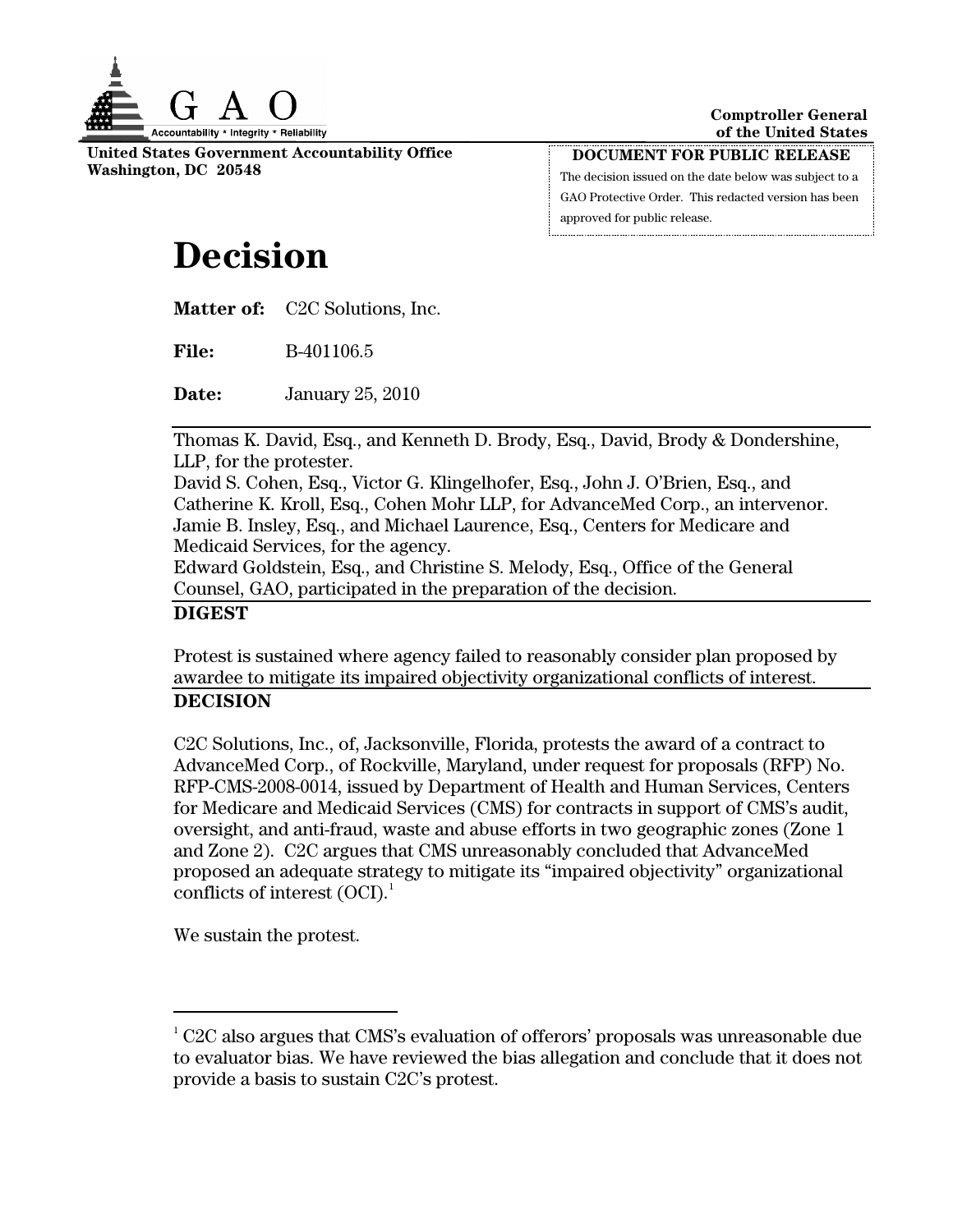#### BACKGROUND

As part of federal Medicare and Medicaid contracting reform, CMS intends to award contracts to entities referred to as Zone Program Integrity Contractors (ZPIC), which are to perform program integrity functions for Medicare Parts A, B, C, D, Durable Medical Equipment, Prosthetics, and Orthotics Supplier (DMEPOS), Home Health and Hospice (HH+H), and Medi-Medi (a partnership between Medicaid and Medicare designed to enhance collaboration between the two programs to reduce fraud, waste, and abuse). CMS has established seven geographic zones under the program and it intends to have one ZPIC serving each zone. According to CMS, the mission of the ZPIC program is to promote the integrity of the Medicare and Medicaid programs by accomplishing a variety of objectives. Specifically, ZPICs will aim to:

1. Identify, stop and prevent Medicare and Medicaid fraud, waste and abuse, and refer instances of such activity to the appropriate law enforcement agencies;

2. Decrease the submission of abusive and fraudulent Medicare and Medicaid claims;

3. Recommend appropriate administrative action, to ensure appropriate and accurate payments for services are made; and

4. Coordinate potential fraud, waste and abuse, which has been identified, with the appropriate Medicare and Medicaid entities.

RFP, Statement of Work, at 11; Contracting Officer's (CO) Statement at 4.

CMS issued the RFP on May 1, 2008. The RFP contemplates the award of three separate ZPIC indefinite-delivery/indefinite-quantity (ID/IQ) contracts (geographic Zones 4, 5, and 7). The Zone 5 award, which is at issue in this protest, covers the following states: West Virginia, Virginia, North Carolina, South Carolina, Georgia, Alabama, Mississippi, Tennessee, Arkansas, and Louisiana. In conjunction with the award of the ID/IQ contract, the RFP also provided for the simultaneous issuance of two task orders for each Zone. Task order 0001 is for Medicare Parts A and B, DMEPOS, and HH+H, while task order 0002 is for the Medi-Medi program. RFP, Attach. J.2.

According to the RFP, offerors were required to address the solicitation's requirements for Medicare Part A, B, C, D, DMEPOS, HH+H, Medi-Medi, as well as the specific requirements for each of the two task orders. The RFP provided that "[a]ward will be made to the Offeror(s) whose proposal contains the combination of criteria offering the best overall value to the Government." RFP, at 111. In making its selection, the RFP provided that CMS would evaluate and consider each offeror's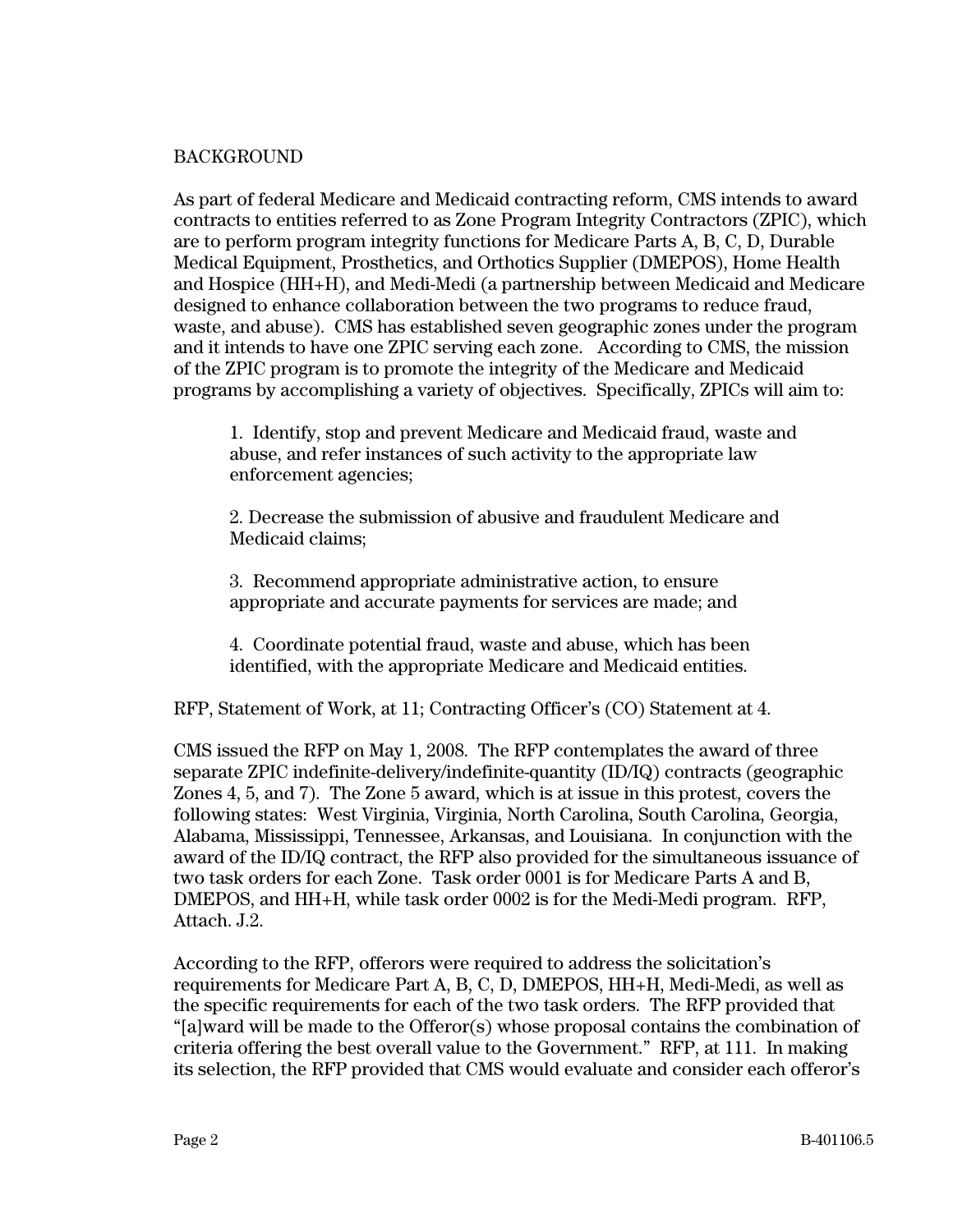proposal based on ten weighted technical evaluation criteria, and related sub-criteria.

Importantly, section H of the RFP specified that "the Contracting Officer shall not enter into a contract with an Offeror or maintain a contract with a Contractor that the Contracting Officer determines has, or has the potential for, an unresolved organizational conflict of interest," explaining that "[i]t is essential that the contractor and the services provided to Medicare beneficiaries under this contract be free, to the greatest extent possible, of all conflicts of interest." RFP, at 32. In order to assess offerors' potential for conflicts of interest, the RFP required offerors to include with their proposals an "Organizational Conflicts of Interest Certificate," identifying all known or potential conflicts, and a strategy for mitigating those conflicts. RFP, at 36.

Regarding organizational conflicts of interest, Section M.3, Evaluation of Conflict of Interest Certification and Compliance Program, the RFP provided that CMS would review each offeror's conflict of interest submission and "make a determination if the Offeror meets the [conflict of interest] requirements." RFP at 124. Reiterating the provisions in section H, Section M emphasized that "CMS will not enter into a contract with an entity that CMS determines has, or has the potential for, an unresolved organizational conflict of interest unless CMS determines that the risk can be sufficiently mitigated." RFP, at 124.

On June 9, 2008, CMS received proposals from C2C and AdvanceMed. As it relates to the protest, CMS performed an initial review of the information provided by the offerors concerning their conflicts of interest. In its proposal, AdvanceMed provided information regarding potential conflicts of interest and proposed various mitigation strategies to address particular areas of concern. According to CMS, AdvanceMed acknowledged a potential conflict of interest due to impaired objectivity as a consequence of Medicare Part D contracts held by Computer Sciences Corporation (CSC), which is AdvanceMed's ultimate parent company, and CMS concluded that AdvanceMed's proposed mitigation strategies "do not appear to overcome this Impaired Objectivity Conflict of Interest."<sup>[2](#page-2-0)</sup> AR, N-1.a.1, Initial Conflict of Interest Review, at 6-8.

CMS then held discussions with offerors and in its discussions with AdvanceMed, CMS identified issues with its conflict of interest mitigation plan. Although AdvanceMed sought to address the agency's concerns in its final proposal submission, its efforts proved to be insufficient. Specifically, the contracting officer found that CSC's role as a subcontractor to [DELETED] for services related to its Medicare Part D plans, created the potential for an OCI. In this regard, the

<span id="page-2-0"></span> $^2$  As explained by CMS, AdvanceMed is a wholly-owned subsidiary of DynCorp, which is wholly owned by CSC.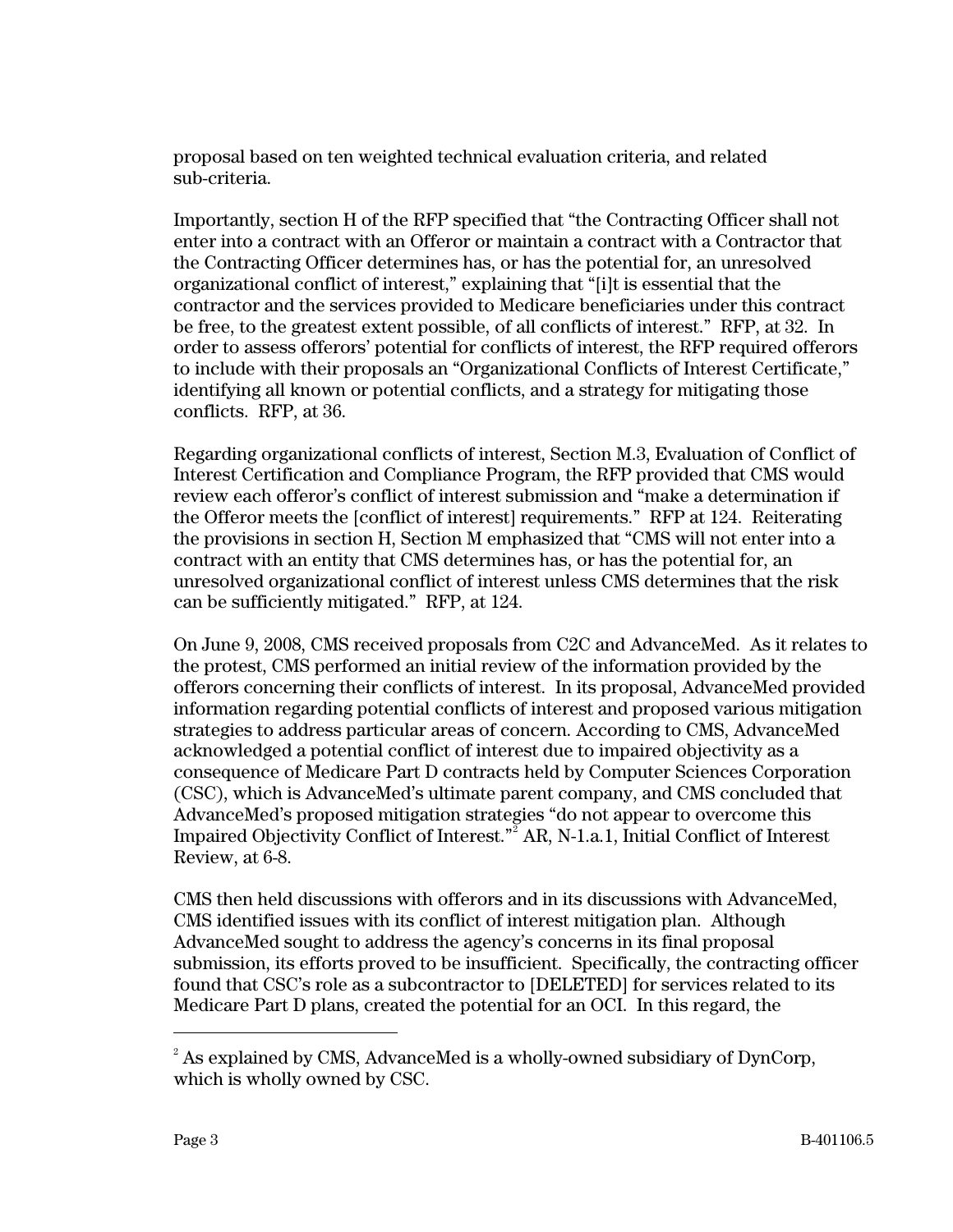contracting officer determined that this relationship created an "impaired objectivity OCI for Part D" since AdvanceMed "may find [itself] evaluating work that is being performed by its parent company, CSC." AR, Tab A-2, Pre-award OCI Analysis, at 5. In a similar vein, the contracting officer concluded that functions under another CSC contract held by CSC--a contract with [DELETED] to perform services for that company's Part D plan-- "also could pose an impaired objectivity [conflict of interest] as the Zone 2 ZPIC could be called upon to review services performed by CSC." Id. Regarding each of these identified conflicts, the contracting officer specified that "[e]ven though Part D work is not being awarded at this time, AdvanceMed must identify an adequate mitigation strategy it intends to put in place to address this Part C&D OCI."<sup>[3](#page-3-0)</sup> <u>Id.</u>

Having considered the conflicts identified by AdvanceMed, the contracting officer considered AdvanceMed's proposed mitigation strategies, and found them to be inadequate. Specifically, in an effort to neutralize its conflicts, AdvanceMed proposed to implement a National Industrial Security Program Operating Manual (NISPOM) model proxy agreement, which would involve transferring CSC and DynCorp voting interests in AdvanceMed to a reconfigured AdvanceMed board of directors consisting of five independent members. This new board, among others, would oversee the conflict detection and mitigation process.

Apart from the contracting officer's concern that key features of AdvanceMed's NISPOM plan were undefined, the contracting officer concluded that the mitigation strategy would not adequately address the identified impaired objectivity conflicts since "AdvanceMed employees will know they are evaluating their parent company" and "AdvanceMed will still be working toward the financial and program goals of the entire CSC enterprise." AR, Tab A-2, Pre-award OCI Analysis, at 6.

The contracting officer also rejected a separate mitigation plan proposed by AdvanceMed, which involved the use of a number of fire-walled subcontractors to act as "gate keepers" where conflicts are identified. According to the contracting officer, "[AdvanceMed's] subcontracting approach is not feasible or workable as it places additional contractual requirements on both CMS, [law enforcement] and other ZPICs to participate in steering committees for its proactive workload." AR, Tab A-2, Pre-award OCI Analysis, at 7. In addition, the contracting officer was concerned that CMS could not ascertain the impact of this approach on AdvanceMed's technical approach and cost. Id.

On September 30, 2009, based on the technical and price evaluation, AdvanceMed's proposal was determined to represent the best value to the government. The

<span id="page-3-0"></span><sup>&</sup>lt;sup>3</sup> While the parties at times refer to AdvanceMed's conflicts in terms of both Medicare Parts C and D, it is apparent from the record that CMS's concerns were limited to AdvanceMed's conflicts associated with Medicare Part D.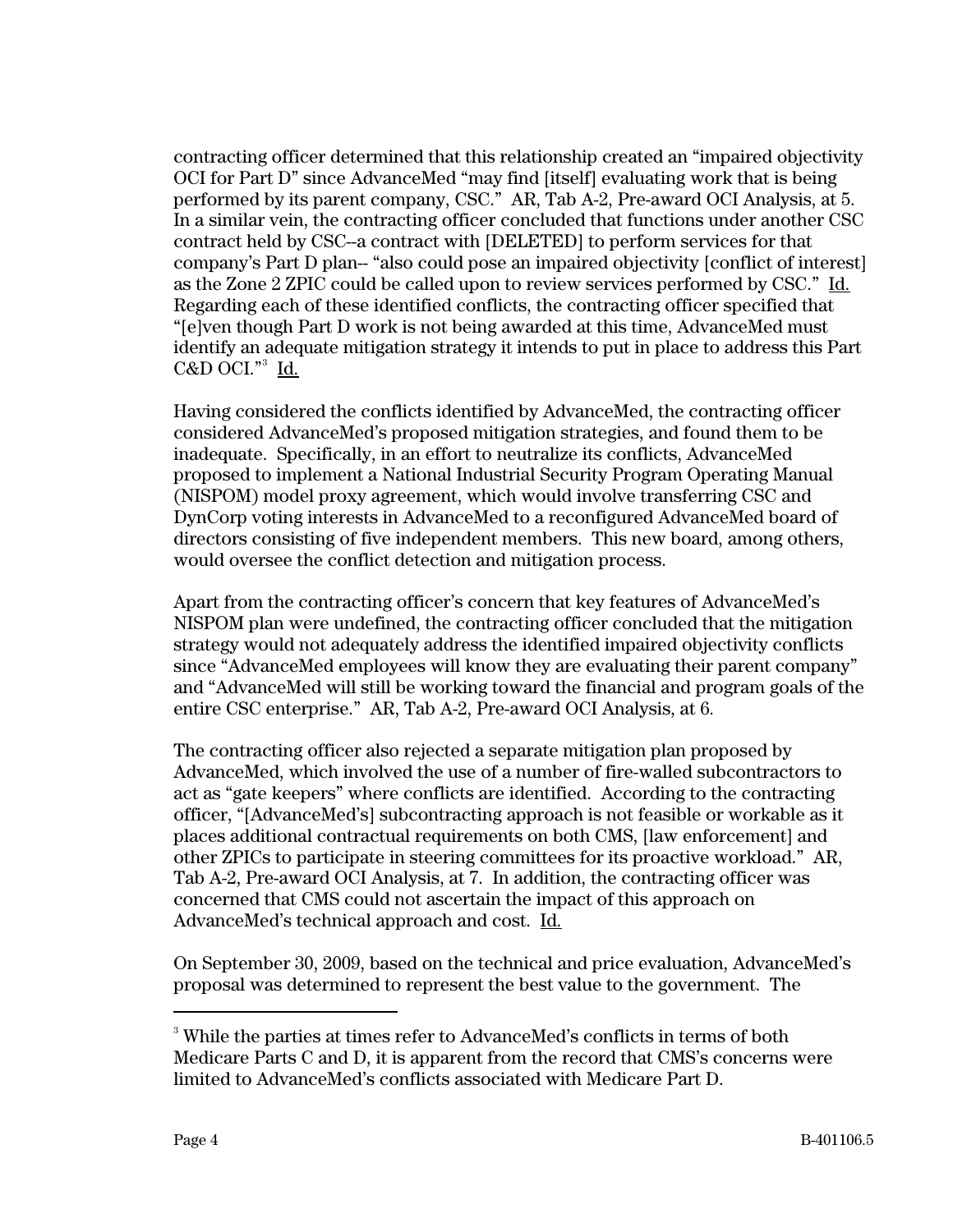contracting officer, however, contacted AdvanceMed that day and informed it that CMS was unable to accept AdvanceMed's proposal based on the identified conflicts and explained that AdvanceMed's proposed mitigation strategies were considered unacceptable.[4](#page-4-0) The contracting officer then provided AdvanceMed with an opportunity to respond to CMS's concerns.

AdvanceMed forwarded a letter from CSC, dated that same day (September 30) purporting to "amend" AdvanceMed's OCI mitigation plan. The body of the letter, in its entirety, reads as follows:

In the event that CMS issues a task order to AdvanceMed for Medicare Part C or D efforts, CSC, at its discretion, will divest AdvanceMed; terminate the Part D contracts that it has with [DELETED] and [DELETED]; or retain the Part D contracts with [DELETED] and [DELETED], but subcontract out the functions that pose an OCI with the work of AdvanceMed under any Medicare Part C/D task order(s).

AR, Tab A-4.

In a memorandum also dated September 30, the contracting officer concluded that the above response was acceptable and that AdvanceMed was eligible for award of the ZPIC Zone 2 contract. In connection with this determination, the contracting officer wrote the following:

The CO has determined that AdvanceMed's implementation of the above mitigation strategy does not cause any change in AdvanceMed's technical or cost proposal submitted on July 9, 2009, as the mitigation would not take effect until such time as a Part C&D task order is issued. Further, two of the mitigation strategies solely involve CSC (CSC terminating its C&D contracts with Universal American and HealthNet or CSC subcontracting out the conflicted work). The other mitigation strategy, total divestiture of AdvanceMed, includes some uncertainties as to the particulars of the divestiture that are and cannot be known at this time. If total divestiture of AdvanceMed occurs, the CO will ensure that they are done so and are in compliance with FAR novation requirements and ensure that Government does not pay any increased costs due to the divestiture.

<span id="page-4-0"></span><sup>&</sup>lt;sup>4</sup> The record reflects that C2C also had an unmitigated OCI stemming from its designation of a compliance officer who is an employee of a firm that processes claims which may arise in Zone 5. In addition, the CO had concerns regarding C2C's use of a subcontractor, which the CO did not consider to be properly "firewalled" based on the subcontractor's corporate affiliation with C2C. AR, Tab A-2, Pre-award OCI Analysis, at 11-12.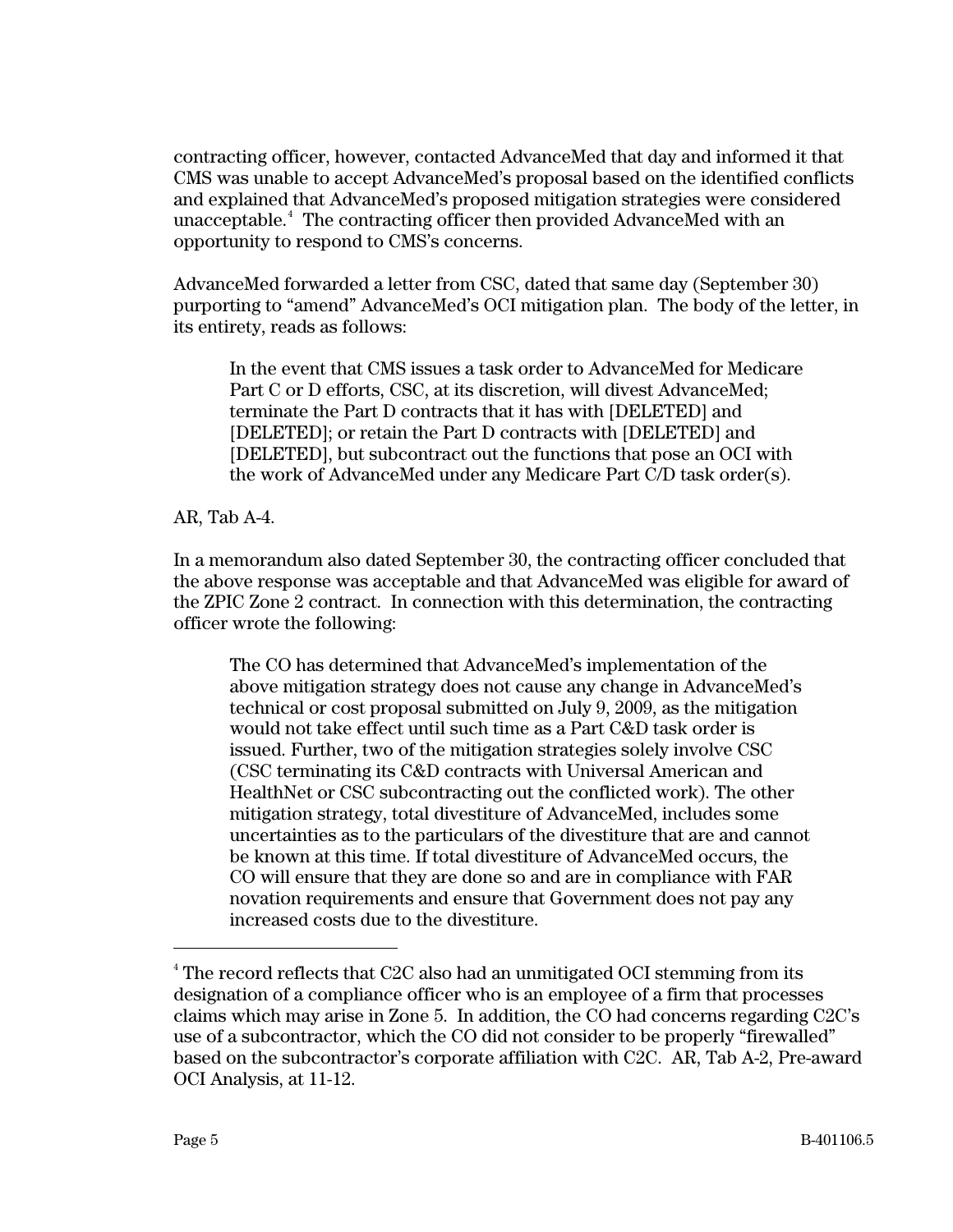AR, Tab A-3, at 2.

Thereafter, CMS made award to AdvanceMed and C2C filed this protest.

#### DISCUSSION

C2C asserts that CMS acted unreasonably in concluding that the amended mitigation strategy presented in the letter from CSC was acceptable. We agree.

Contracting officers are required to identify potential conflicts of interest as early in the acquisition process as possible. Federal Acquisition Regulation (FAR) §§ 9.505, 9.508. Situations that create potential conflicts of interest include situations in which a firm's work under a government contract entails evaluating itself. The concern in such "impaired objectivity" situations is that a firm's ability to render impartial advice to the government will be undermined by its relationship to the product or service being evaluated. PURVIS Sys., Inc., B-293807.3, B-293807.4, Aug. 16, 2004, 2004 CPD ¶ 177 at 7. The primary responsibility for determining whether a conflict is likely to arise, and the resulting appropriate action, rests with the contracting agency. FAR § 9.505; RMG Sys., Ltd., B-281006, Dec. 18, 1998, 98-2 CPD ¶ 153 at 4. Once an agency has given meaningful consideration to potential conflicts of interest, our Office will not sustain a protest challenging a determination in this area unless the determination is unreasonable or unsupported by the record. Alion Sci. & Tech. Corp., B-297022.4, B-297022.5, Sept. 26, 2006, 2006 CPD ¶ 146 at 8.

Here, it is undisputed that AdvanceMed's proposal presents the potential for an impaired objectivity conflict of interest where AdvanceMed, as a ZPIC contractor, could be placed in the position of evaluating its parent corporation, CSC, in connection with CSC's Medicare Part D work. The contracting officer initially determined that AdvanceMed was ineligible for award, finding that AdvanceMed's proposed mitigation strategies were inadequate. In making this initial determination, the record reflects that the contracting officer exercised deliberate care in analyzing and documenting her review of the conflicts identified by AdvanceMed in its proposal, and the mitigation plan proposed by AdvanceMed to address these conflicts. Specifically, the record reflects the contracting officer's consideration of a detailed analysis of AdvanceMed's conflicts and proposed mitigation strategies, prepared by a CMS compliance policy specialist, as well the contracting officer's own conclusions and documented analysis. CO Supplemental Statement, at 4; AR, Tab A-2, Pre-award OCI Analysis.

In contrast to the contracting officer's initial, deliberate evaluation of the conflicts posed by award to AdvanceMed and mitigation strategies, the record reflects a seemingly last-minute and hasty acceptance of AdvanceMed's "amended" mitigation strategy, which itself comprised a single sentence. The contracting officer's immediate acceptance of this revised mitigation approach is defective in several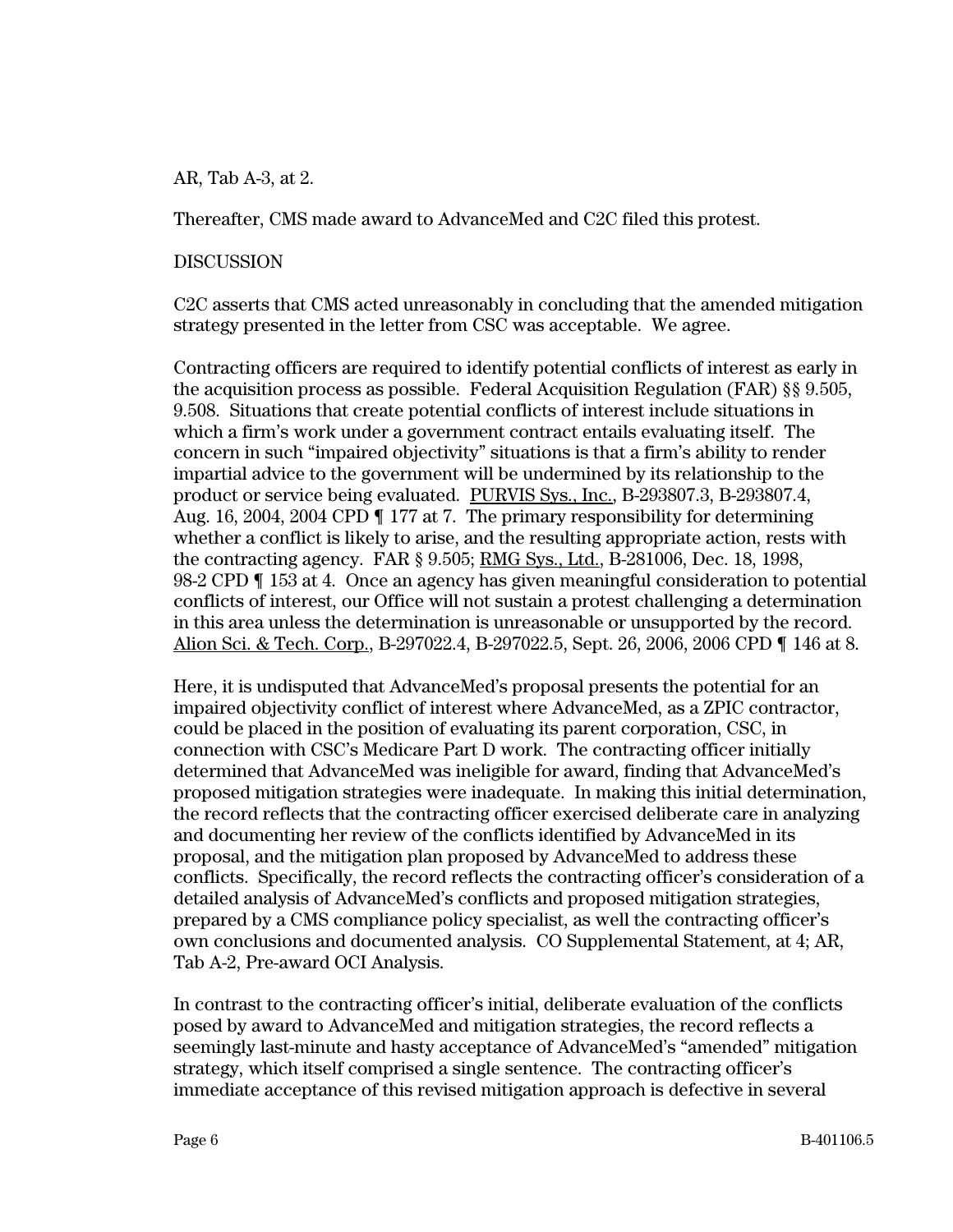respects. As an initial matter, it is readily apparent that the amended plan lacks the necessary level of detail to reasonably assess the viability of AdvanceMed's mitigation approach. While the plan identified three potential approaches to mitigate the identified conflicts, there are no details explaining how any of the plans would work or when they would, or could, be implemented. This lack of detail is significant given the inherently complex nature of the proposed strategies, which could involve divestiture of a large corporate entity. Given the plan's inherent lack of detail, it is not surprising that the record does not contain any analysis by CMS addressing the viability of the various plans.

CMS attempts to justify its lack of analysis by arguing that the work which gives rise to the conflict, the Medicare Part C and D work, would not be ordered until some point in the future--suggesting that AdvanceMed did not need to provide a detailed mitigation plan for this work, notwithstanding the identified potential conflicts. CMS's arguments in this regard, however, are contrary to the terms of the solicitation and CMS's contemporaneous consideration of AdvanceMed's conflicts.

Specifically, sections H and M of the RFP established that CMS would not enter into a contract with an entity that has the potential for an unresolved OCI. This requirement expressly applied to the Medicare Part C and D related work where the solicitation provided as follows:

At this time, task orders will not be awarded for Part C and Part D. CMS may award a task order for Part C and Part D no earlier than October 2009. Although a Part C and/or Part D task order is not being awarded at this time, Offerors are required to propose on the [statement of work] requirements for Part C and D as outlined in Section M. Offerors will be required to provide an acceptable Conflict of Interest mitigation strategy to CMS . . . if award of Part C and/or D is an actual or perceived Conflict of Interest.

RFP, at 78, 90.

Moreover, Medicare Part C and D services were an integral part of the agency's technical evaluation; 10 of 12 technical approach sub-criteria involved capability to perform Part C and D work. RFP, at 114-115.

Further, during evaluation of proposals, the contemporaneous documentation reflects the contracting officer's recognition of the need for AdvanceMed to submit, with its proposal, an adequate strategy to mitigate its Medicare Part D conflicts. In fact, regarding these conflicts, the contracting officer specifically stated, "[e]ven though Part D work is not being awarded at this time, AdvanceMed must identify an adequate mitigation strategy it intends to put in place to address this Part C&D OCI." AR, Tab A-2, at 6. Significantly, AdvanceMed's failure to provide an adequate strategy to address the Part D conflicts resulted in the contracting officer's initial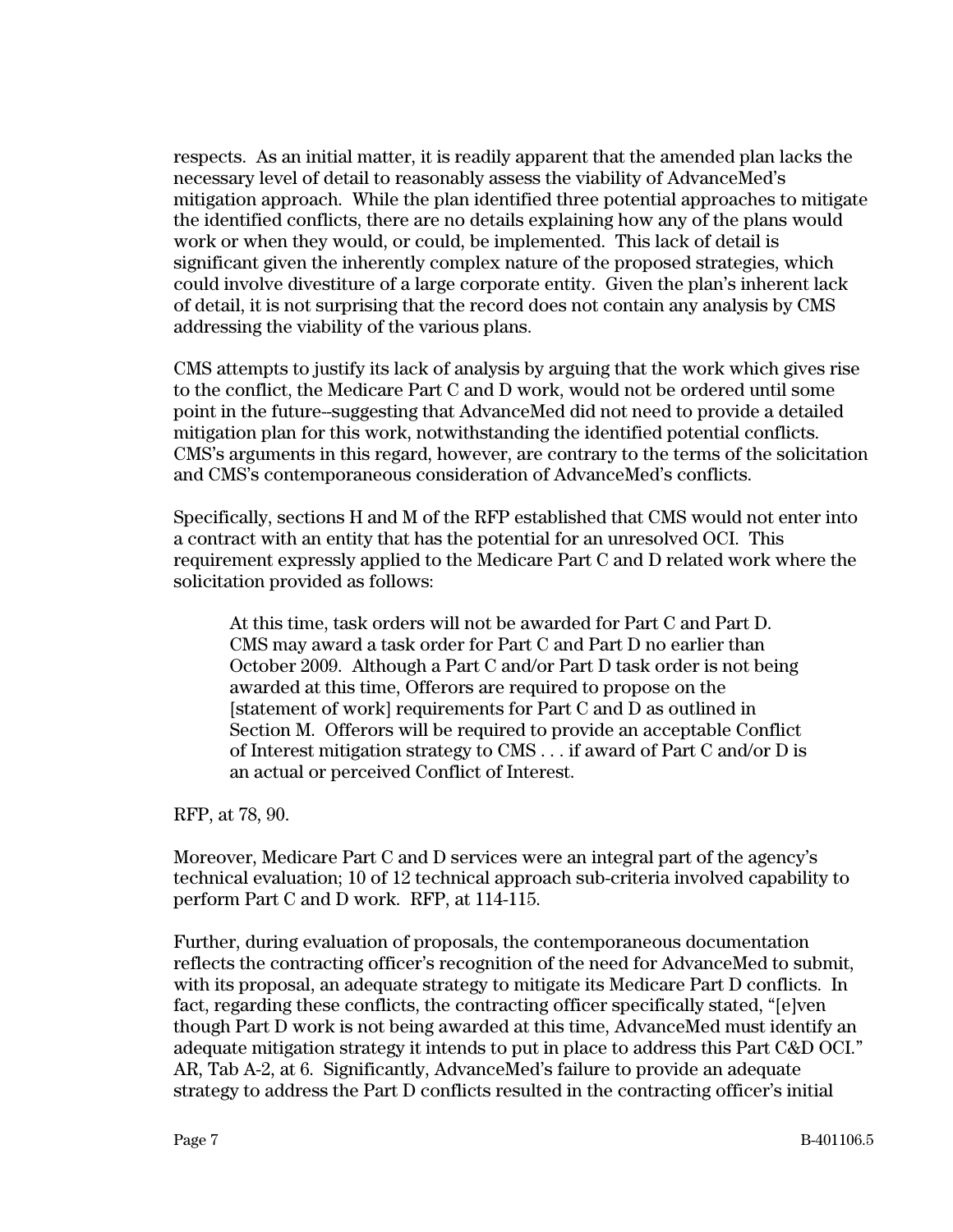determination that AdvanceMed was ineligible for award. Based on this record, it is clear that AdvanceMed was required to submit, and CMS was required to evaluate, a mitigation strategy which CMS could reasonably conclude would resolve AdvanceMed's Medicare Part D conflicts. As set forth above, this did not happen.

In addition to the undefined and general nature of AdvanceMed's amended mitigation plan, various aspects of the plan are fundamentally problematic. Since implementation of one of the three identified mitigation strategies is entirely at CSC's "discretion," each of the three options must be capable of effectively mitigating the identified conflicts.<sup>[5](#page-7-0)</sup> It is apparent, however, that the contracting officer has focused her attention on the viability of only one of the three options- divestiture. In a supplemental statement in response to the protest, she specifically indicates a "preference" for CSC's divestiture of AdvanceMed, notwithstanding the fact that the terms, timing, and process for such an involved process are entirely undefined and there is a concomitant lack of understanding regarding the viability of such an option. Supplemental CO Statement, at 8. Moreover, while the contracting officer readily admits to her "concerns regarding the feasibility of CSC using subcontracting to mitigate conflicts," this option "did not alarm" her because it was only one of the three possibilities and CMS had "reserved the right to terminate the contract." Id.

We think that the contracting officer's underlying concerns regarding the "subcontracting" option are understandable. While CSC indicates a general plan to "subcontract out the functions that pose an OCI with the work of AdvanceMed," it is not apparent how such an option would be feasible or effectively mitigate the conflict. As a ZPIC contractor, AdvanceMed would be responsible for identifying fraud, waste, or abuse by performing audit-type activities. Because such work may necessarily involve a retrospective look at the activities performed by a particular entity, it is not apparent how CSC's post-award subcontracting of the particular Medicare Part D work would insulate AdvanceMed from potentially auditing Medicare Part D work previously performed by CSC. In addition, it is not apparent how use of subcontractors in this situation would address the fundamental concern in connection with AdvanceMed's impaired objectivity--AdvanceMed being placed in the position of reviewing the work of its parent, CSC. Since CSC would ultimately remain contractually responsible for the functions it subcontracts, AdvanceMed's review of work performed by CSC's subcontractors could be considered a review of CSC's contractual obligations and responsibilities.<sup>[6](#page-7-1)</sup> Thus, AdvanceMed could be

<span id="page-7-0"></span> $5$  The protester also argues that the amended mitigation strategy at issue is unenforceable, and therefore unacceptable, because it was submitted by CSC and CMS would not be in privity of contract with CSC.

<span id="page-7-1"></span><sup>(</sup>continued...)  $6$  This decision does not stand for the proposition that the subcontracting mitigation strategy identified in AdvanceMed's amended plan is not viable under any circumstances. Rather, based on the particular record in this case, where few details